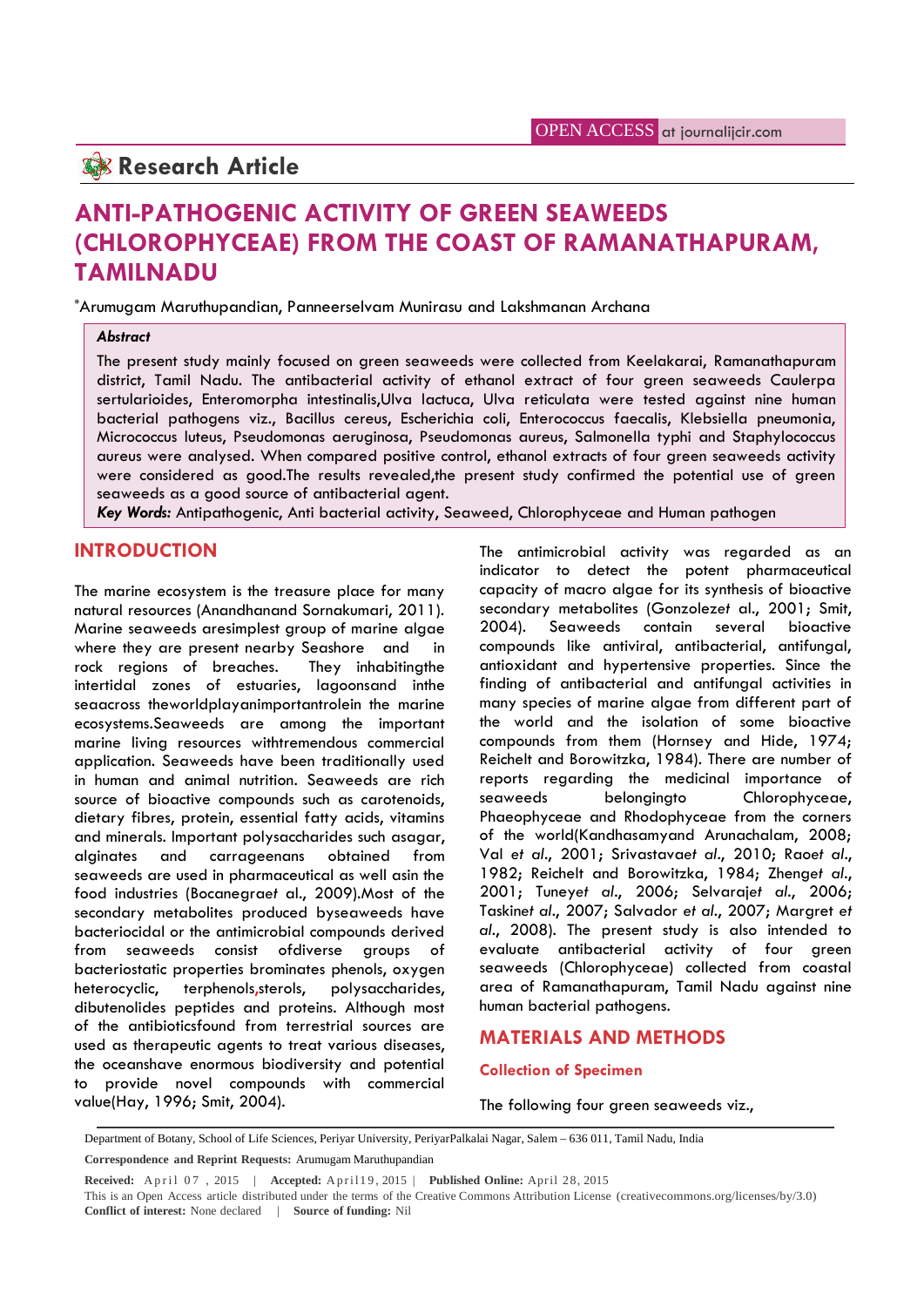*Caulerpasertularioides* (S.Gmelin) Howe, *Enteromorphaintestinalis*(Linnaeus)Nees, *Ulvalactuca* (Linnaeus) and *Ulvareticulata*(Forsskal) (Fig – 1) were collected from coastal area of Ramanathapuram, Tamil Nadu.



Fig. 1. Collected Green Seaweeds

#### **Study area**

The above said green seaweeds were collected from Keelakkarai, Ramanathapuram coast, Tamil Nadu. The sample were cleaned with fresh seawater and their in distilled water to remove all the unwanted impurities, epiphytes and adhering sand particles morphologically distinct thallus of algae were placed in new polythene bag (every seaweeds in separate bags) and kept in an ice box containing slush ice and transported to the laboratory. Further they were washed thoroughly using tap water to remove the salt on the surface of the seaweed then dried the water off and samples were spread on the blotting paper to remove excess of water. They were then dried samples were in the room temperature. The dried samples were chopped into fine fragment with the help of mixer. The powder samples were stored in refrigerator for further use.

#### **Preparation of Seaweed Extracts**

The seaweed powders (10 g) were extracting successfully with 50 ml of ethanol for 3 days at room temperature and extracts were collected and concentrated. The extracts were filtered through Whatman No.1 filter paper. This ethanol seaweed extracts used for antibacterial studies.

#### **Collection of Pathogens (Bacteria)**

The bacterial species *Bacillus cereus*, *Escherichia coli*, *Enterococcus faecalis, Klebsiella pneumonia*, *Micrococcus luteus*, *Pseudomonas aeruginosa*, *Pseudomonas aureus*, *Salmonella typhi* and

S*taphylococcus aureus*were obtained from Centre for Advance Studies in Botany, University of Madras, Chennai, Tamil Nadu.

### **Antibacterial Assay**

#### *Preparation of media*

The growth media employed in the present study included Nutrient agar and Nutrient broth.The medium was adjusted to pH 7.4 and sterilized by autoclaving at 15 lbs pressure (1210C) for 15 minutes.

#### *Sub culturing of microorganisms*

The pure culture of microorganism was maintained on nutrient agar slants by frequent sub culturing. The culture was stored at 40C.

#### *Preparation of inoculum*

Each organism was recovered for testing by sub culturing on fresh media. A loopful inoculum of each bacterium was suspended in 5ml of nutrient broth and incubated overnight at 370C. These overnight cultures were used as inoculum.

#### *Antimicrobial activity*

Antimicrobial activity was demonstrated by modification of the method described by Barry and Thornsberry, (1985). 0.1 ml of the diluted microbial culture was spread on sterile nutrient agar plate. The pre-soaked and dried discs of 6mm diameter of What man No.1 filter paper were then placed on the seeded plates and gently pressed down to ensure contact. At the same time standard antibiotic of Tetracycline (30µg/ disc) was used as reference or positive control. Respective solvents without plant extracts served as negative control. The plates were incubated at 37°C for 24 hours. After the incubation period, the diameter of the inhibition zone around the plant extract saturated discs were measured and also compared with the diameter of inhibition zone of commercial standard antibiotic discs. The inhibition zone around the discs were measured and recorded as the difference in diameter between the disc (6mm) and growth free zone.

## **RESULTS**

The antibacterial activity of ethanol extract of four green seaweeds *Caulerpasertularioides, Enteromorphaintestinalis, Ulvalactuca* and *Ulvareticulata* were tested against 9 human bacterial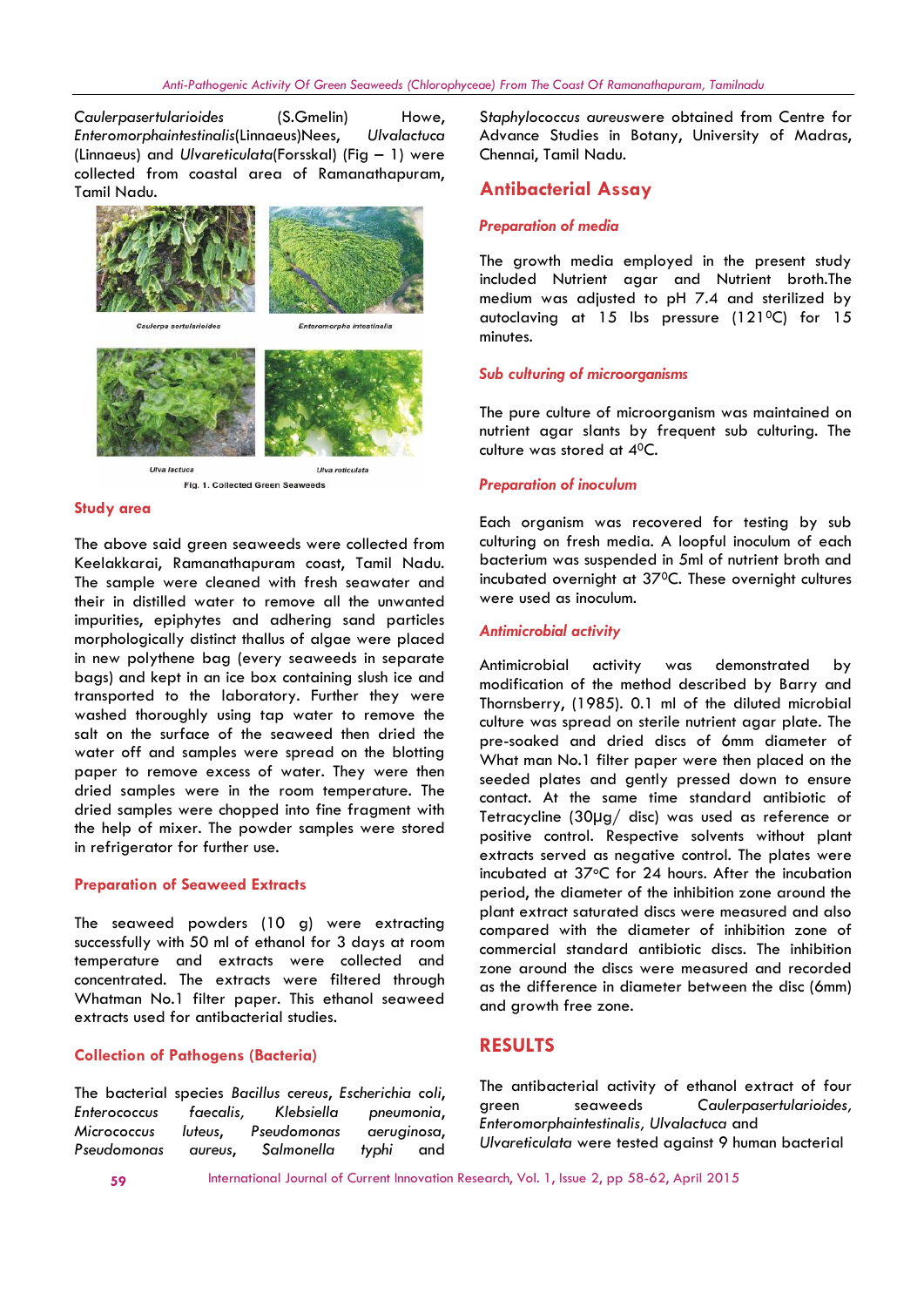| Thomain T annogenic Bacieria |                                                                                                           |                                                                               |    |    |    |    |    |     |                                                                                                                                      |              |
|------------------------------|-----------------------------------------------------------------------------------------------------------|-------------------------------------------------------------------------------|----|----|----|----|----|-----|--------------------------------------------------------------------------------------------------------------------------------------|--------------|
| SI.No                        | <b>Seaweed Extracts</b>                                                                                   | Human Pathogenic Microorganisms (Bacteria) Zone of Inhibition (mm) (mean ±SD) |    |    |    |    |    |     |                                                                                                                                      |              |
|                              | (Ethanol)                                                                                                 | Bc                                                                            | Ec | Ef | Kp | МI | Pα | Pau |                                                                                                                                      | Sa           |
|                              | Caulerpasertuloides 5.5±0.23 4.5±0.33 6.5±0.65 4.0±0.54 3.5±0.78 4.5±0.76 6.0±0.26 5.0±0.83               |                                                                               |    |    |    |    |    |     |                                                                                                                                      | $4.5 + 0.21$ |
|                              | Enteromorphaintestinalis 6.5±0.10 5.5±0.13 8.0±0.32 5.0±0.46 8.5±0.32 9.5±0.23 8.0±0.72 9.0±0.22 5.5±0.21 |                                                                               |    |    |    |    |    |     |                                                                                                                                      |              |
|                              | Ulvalactuca                                                                                               | $7.0+0.59$ ---                                                                |    |    |    |    |    |     | 6.0±0.24 6.0±0.35 6.0±0.68 3.0±0.82 4.5±0.13 9.5±0.72 7.0±0.54                                                                       |              |
| 4                            | Ulvareticulata                                                                                            |                                                                               |    |    |    |    |    |     | $7.0\pm0.03$ 4.5 $\pm$ 0.22 6.0 $\pm$ 0.83 8.0 $\pm$ 0.81 8.5 $\pm$ 0.22 8.5 $\pm$ 0.31 7.5 $\pm$ 0.79 9.5 $\pm$ 0.66 6.5 $\pm$ 0.38 |              |
|                              | Positive Control                                                                                          |                                                                               |    |    |    |    |    |     |                                                                                                                                      |              |

**Table 1** Antibacterial activity Showing Zone of Inhibition of Ethanol Extracts of Green Seaweeds against Human Pathogenic Bacteria

<sup>2</sup>ositive Control 10.0±0.32 11.2±0.42 10.5±0.33 10.0±0.43 10.0±0.42 11.0±0.30 10.0±0.81 11.5±0.82 9.0±0.71<br>(Tetracyline) Bc - Bacillus cereus: Ec - Escherichia coli: Ef - Enterococcus faecalis: Kp - Klebsiella pneumonia: MI - Micrococcus Iuteus:

*Pa - Pseudomonas aeruginosa*: *Pau - Pseudomonas aureus*:*St - Salmonella typhi*: *Sa* - S*taphylococcus aureus*

pathogens viz., *Bacillus cereus*, *Escherichia coli*, *Enterococcus faecalis, Klebsiella pneumonia*, *Micrococcus luteus*, *Pseudomonas aeruginosa*, *Pseudomonas aureus*, *Salmonella typhi* and S*taphylococcus aureus*were presented in Table 1. The inhibition zones observed for each algal extract were compared with that of the standard Tetracyclin.

#### *Caulerpasertularioides*

יט<br>ד*ו* 5

The maximum inhibition zone was recorded in *Enterococcus faecalis*(6.5 mm) followed by *Pseudomonas aureus*(6.0 mm) , *Bacillus cereus* (5.5 mm) and *Salmonella typhi*(5.0 mm). The minimum inhibition zone showed in *Micrococcus luteus*(3.5 mm).

#### *Enteromorpha intestinalis*

The highest inhibition zone was showed in *Pseudomonas aureus*(9.5 mm) followed by *Salmonella typhi*(9.0 mm) and minimum inhibition was recorded in *Staphylococcus aureus* and *Enterococcus faecalis*(5.5 mm).

#### *Ulva lactuca*

The maximum inhibition zone was observed in antineoplastic, *Salmonella typhi*(9.5 mm) followed by *Bacillus cereus* and *Staphylococcus aureus*(7.0 mm) and minimum inhibition zone showed in *Pseudomonas aeruginosa*(3.0 mm). *Ulvalactuca*extract was inactive in *Enterococcus faecalis*.

#### *Ulva reticulata*

The maximum activity was obtained in *Salmonella typhi* (9.5 mm) followed by *Micrococcus luteus* and *Pseudomonas aeruginosa*(8.5 mm). The low inhibition zone was exhibited in *Enterococcus faecalis* (4.5 mm). The four green seaweeds have antibacterial activity against tested human pathogens except in *Enterococcus faecalis.*

## **DISCUSSION**

The antibacterial activity of ethanol extract of four green seaweeds was tested against 9 human bacterial pathogens. When compared positive control out of four green seaweeds *Enteromorpha intestinalis, Ulva lactuca* and *Ulva reticulate* activity were considered as good.In *Enteromorpha intestinalis* the highest inhibition zone was showed in *Pseudomonas aureus*(9.5 mm) followed by *Salmonella typhi* (9.0 mm) and minimum inhibition was recorded in *Staphylococcus aureus* and *Enterococcus faecalis*(5.5 mm). In *Ulva lactuca* the maximum inhibition zone was observed in *Salmonella typhi*(9.5 mm) followed by *Bacillus cereus* and *Staphylococcus aureus*(7.0 mm) and minimum inhibition zone showed in *Pseudomonas aeruginosa*(3.0 mm). *Ulval actuca* extract was inactive in *Enterococcus faecalis*.In *Ulva reticulate* the maximum activity was obtained in *Salmonella typhi* (9.5 mm) followed by *Micrococcus luteus* and *Pseudomonas aeruginosa* (8.5 mm). The low inhibition zone was exhibited in *Enterococcus faecalis*(4.5 mm).Seaweeds act as potential bioactive compounds of interest for pharmaceutical applications (Solomon and Santhi, 2008). There are numerous reports of macroalgae derived compounds that have a broad range of biological activities like antibiotic, antiviral, antifouling, anti-inflammatory, cytotoxic and antimitotic (Naqvi*et al*., 1980; Caccamese*et al*., 1981; Fenical and Paul, 1984; Hodgson, 1984; Ballesteros *et al*., 1992; Bhosale*et al.,* 2002).Vallinayagam*et al*., (2009) screened the antibacterial activities of four important seaweeds namely *Ulva lactuca*, *Padina gymnospora*, *Sargassum wightii* and *Gracilaria edulis* against human bacterial pathogens *Staphylococcus aureus, Vibrio cholera, Shigella dysentriae, Shigella boydii, Salmonella paratyphii, Pseudomonas aeruginosa* and *Klebsiella pneumoniae*. The maximum activity was recorded from the extract of *Gracilaria edulis* against *Pseudomonas aeruginosa*.

ChilebIbtissam*et al*., (2009) evaluated the antibacterial activity of methanolic extracts from 32 macroalgae for the production of antibacterial compounds against *Escherichia coli, Staphylococcus*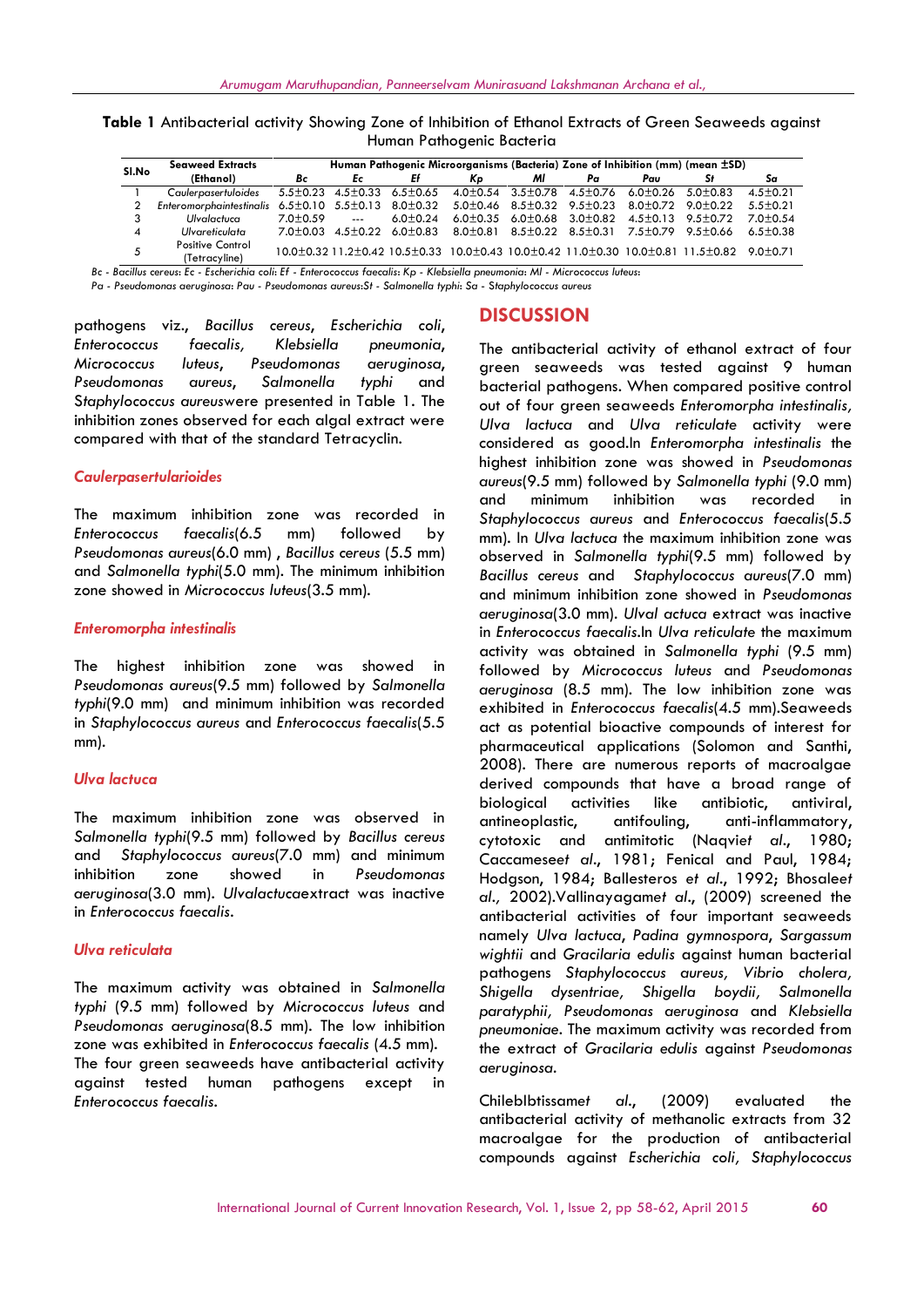*aureus, Enterococcus faecalis* and *Klebsiellapneumoniae*. Their results indicated that these species of seaweed have the antibacterial activities, which makes them interesting for screening for natural products. MelikaNazemi*et al*., (2010) conducted *in vitro* antibacterial screening tests against selected clinical isolates of bacteria. Methanolic and diethylether extracts demonstrated activity against *Esherichia coli* and *Bacillus subtilis* microbes tested. Minimum inhibitory concentration and minimum bactericidal concentration were determined using bacterial broth dilution methods. The extracts showing good antimicrobial activity are undergoing further analysis to identify the active constituents. Prakash*et al*., (2005) studied the antibacterial activity of 45 extracts of nine algae namely *Sargassum wightii*, *Chaetomorpha antenna*, *Ulva fasciata, Amphiroa fragillisima, Gracillaria edulis*and *Enteromorpha* sp. against the pathogens. The Otitis media infected bacterial pathogens were rep. 385–39.<br>
Isolated from 25 infected patients. The isolated Bocaneara A. isolated from 25 infected patients. The isolated bacterial species were Gram positive and Gram negative such as *Haemophilis influenza, Streptococcus pneumoniae, Streptococcus pyogenes, Staphylococcus aureus*and *Maraxella catarrhalis*. Bioassay was carried out with 45 extracts *Halmyedia floresia* crude was found to produce maximum growth inhibition against the bacterial pathogens. Five solvents were used for the extraction of antimicrobial of which butanol showed maximum extraction of antimicrobials.

Unci Ney *et al.,* (2006) studied the antimicrobial activity of methanol, acetone, diethyl ether and ethanol extracts of 11 seaweed species against *Candida* sp., *Enterococcus faecalis, Staphylococcus aureus, Streptococcus epidermidis, Pseudomonas aeruginosa* and *Escherichia coli* by disc diffusion method. Diethyl ether extracts of fresh *Cystoseira mediterranea, Enteromorpha linza, Ulva rigida, Gracilaria gracilis* and *Extocarpus siliculosus* showed effective results against all tested organisms. However, diethyl ether extracts of some species, such as *Padina pavonica, Colpomenia sniosa, Dictyota linearis, Dictyopteris membranaceaea, Ceramiumrubrum*and *Acanthophoranojadiformis*gave different results. A significant difference in antimicrobial activity was not observed between the acetone and methanol extracts of each algae.

The maximum antibacterial activity shown by three green seaweeds viz., *Enteromorpha intestinalis, Ulva lactuca* and *Ulva reticulate* in the present work confirms to the earlier work. Disc diffusion methods are extensively used to investigate the antimicrobial activity of natural substances and plant extracts.The screening and scientific evaluation of seaweed extracts against microbes may provide new antimicrobial substances.

## **CONCLUSION**

The above said results reveal that, Seaweeds are the potential source for bioactive compounds and it should be thoroughly being investigated for natural antibiotic properties. But, further studies may be made to identify and evaluate the actual substances which are responsible for the antibacterial property.

## **References**

- Sornakumari H. Bio restraining potentials of marine macroalgae collected from Rameshwaram, Tamil Nadu. J Res Biol, 5 (2011), pp. 385–39.
- Sara Bastida, Juana Benedi, SofiRodenas, Francisco J and Sanchez-Muniz. Characteristics and Nutritional and Cardiovascular health properties of seaweeds. J Med Food, 12(2), 2009, 236-258.
- ChihebIbtissam, RiadiHassane, Martinez Lopez Jose, Dominguez Seglar Jose *et al.,* Screening of antibacterial activity in marine green and brown macro algae from the coast of Moracco. *African J Biotechnol.*8(7): 2009,1258-1262.
- Del Val AG, PlatasG,BasilioA,*et al*., Screening of antimicrobial activities in red, green and brown macroalgae from Gran Canaria (Canary Islands, Spain). Inter. Microbiol*.* 4:2001, 35-40.
- Gonzaler Del Val A , Platas G, Basilio A , Gorrochategi J, Suay I, Vicente F, Portillo E, Jimenez Del Rio E, Garcia R G , and Pelaez, Screening of antimicrobial activities in
- Hey M E, Marine chemical ecology. What know and what next? J Exp Marine Biology and Ecology 200:1996,103-134.
- Hornsey ES, Hide D, The production of antimicrobial compounds by British marine algae .Br. PhyolJ, 9:353-361,1974.
- Joseph Selvinand Aaron PremnahLipiton,Biopotentials of *Ulvafasciata*and*Hypneamusciformis*collected from the peninsular coast of India. *J. of Marine Sci. and Tech.* 12(1):2004,1-6.
- KandhasamyM,andArunachalam KD, Evaluation of *In vitro* antibacterial propert of seaweeds of Southeast coast of India. *African J. Biotech.*7(12): 2008,1958-1961.
- Margret R J,Kumerasean S, and Indra Jasmine G.Antimicrobial activity of some macroalgae from the coast of Tuticorin, Tamil nadu.*Seaweed Res.*